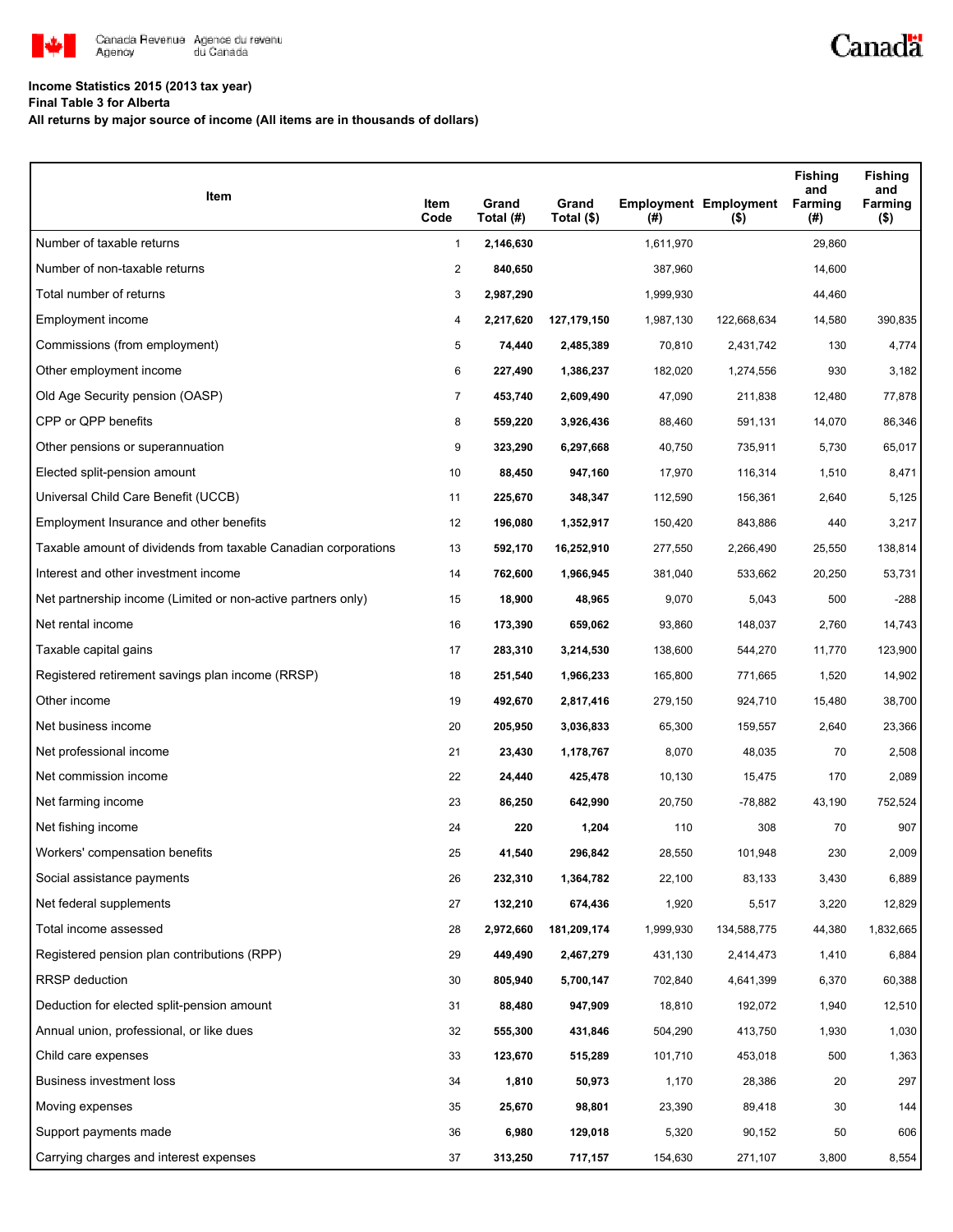

# **Income Statistics 2015 (2013 tax year)**

## **Final Table 3 for Alberta**

# **All returns by major source of income (All items are in thousands of dollars)**

| Item                                                                                           | Item<br>Code | Grand<br>Total (#) | Grand<br>Total (\$) | $($ #)    | <b>Employment Employment</b><br>$($ \$) | <b>Fishing</b><br>and<br>Farming<br>(#) | <b>Fishing</b><br>and<br>Farming<br>$($ \$) |
|------------------------------------------------------------------------------------------------|--------------|--------------------|---------------------|-----------|-----------------------------------------|-----------------------------------------|---------------------------------------------|
| Deductions for CPP/QPP contributions on self-employment and<br>other earnings                  | 38           | 162,610            | 137,858             | 28,620    | 5,870                                   | 15,810                                  | 16,539                                      |
| Deductions for provincial parental insurance plan (PPIP) premiums<br>on self-employment income | 39           |                    |                     |           |                                         |                                         |                                             |
| Exploration and development expenses                                                           | 40           | 12,580             | 167,181             | 5,420     | 83,417                                  | 280                                     | 1,484                                       |
| Other employment expenses                                                                      | 41           | 111,440            | 590,996             | 104,950   | 560,123                                 | 250                                     | 1,055                                       |
| Clergy residence deduction                                                                     | 42           | 3,980              | 56,193              | 3,730     | 53,881                                  | 20                                      | 173                                         |
| Other deductions                                                                               | 43           | 64,080             | 188,984             | 37,580    | 53,465                                  | 830                                     | 1,100                                       |
| Total deductions before adjustments                                                            | 44           | 1,630,000          | 12,201,910          | 1,214,350 | 9,351,627                               | 22,900                                  | 112,165                                     |
| Social benefits repayment                                                                      | 45           | 66,710             | 194,990             | 35,020    | 78,163                                  | 1,750                                   | 6,989                                       |
| Net income after adjustments                                                                   | 46           | 2,962,960          | 168,932,315         | 1,998,170 | 125, 172, 115                           | 42,750                                  | 1,746,008                                   |
| Canadian Forces personnel and police deduction                                                 | 47           | 310                | 8,320               |           |                                         |                                         |                                             |
| Security options deductions                                                                    | 48           | 12,640             | 608,341             | 12,020    | 580,729                                 | 30                                      | 570                                         |
| Other payments deductions                                                                      | 49           | 298,450            | 2,335,792           | 50,930    | 190,732                                 | 4,760                                   | 21,684                                      |
| Non-capital losses of other years                                                              | 50           | 3,390              | 35,819              | 1,330     | 14,011                                  | 50                                      | 558                                         |
| Net capital losses of other years                                                              | 51           | 69,010             | 229,862             | 32,670    | 68,735                                  | 1,560                                   | 3,602                                       |
| Capital gains deduction                                                                        | 52           | 13,230             | 914,744             | 2,860     | 67,252                                  | 2,710                                   | 85,569                                      |
| Northern residents deductions                                                                  | 53           | 108,200            | 288,790             | 87,300    | 235,842                                 | 2,990                                   | 8,194                                       |
| Additional deductions                                                                          | 54           | 13,820             | 56,105              | 1,760     | 15,993                                  | 100                                     | 192                                         |
| Farming/fishing losses of prior years                                                          | 55           | 3,090              | 34,458              | 870       | 6,257                                   | 1,330                                   | 20,021                                      |
| Total deductions from net income                                                               | 56           | 498,560            | 4,514,524           | 182,380   | 1,188,488                               | 11,930                                  | 140,411                                     |
| Taxable income assessed                                                                        | 57           | 2,927,990          | 164,431,837         | 1,998,040 | 123,984,936                             | 42,460                                  | 1,609,789                                   |
| Basic personal amount                                                                          | 58           | 2,987,210          | 32,817,438          | 1,999,880 | 21,947,950                              | 44,460                                  | 490,591                                     |
| Age amount                                                                                     | 59           | 418,290            | 2,509,805           | 34,530    | 154,760                                 | 11,110                                  | 64,519                                      |
| Spouse or common-law partner amount                                                            | 60           | 252,120            | 1,980,985           | 197,040   | 1,605,020                               | 5,210                                   | 31,336                                      |
| Amount for eligible dependant                                                                  | 61           | 95,070             | 1,005,415           | 69,580    | 732,307                                 | 280                                     | 2,932                                       |
| Amount for children 17 and under                                                               | 62           | 458,530            | 1,878,443           | 364,240   | 1,458,631                               | 6,250                                   | 35,669                                      |
| Amount for infirm dependants age 18 or older                                                   | 63           | 890                | 4,991               | 550       | 3,083                                   | 20                                      | 86                                          |
| CPP or QPP contributions through employment                                                    | 64           | 1,954,150          | 3,329,032           | 1,811,660 | 3,212,814                               | 8,600                                   | 11,305                                      |
| CPP or QPP contributions on self-employment and other earnings                                 | 65           | 162,610            | 137,858             | 28,620    | 5,870                                   | 15,810                                  | 16,539                                      |
| Employment Insurance premiums                                                                  | 66           | 1,903,000          | 1,250,310           | 1,775,160 | 1,212,971                               | 6,570                                   | 3,518                                       |
| PPIP premiums paid                                                                             | 67           |                    |                     |           |                                         |                                         |                                             |
| PPIP premiums payable on employment income                                                     | 68           |                    |                     |           |                                         |                                         |                                             |
| PPIP premiums payable on self-employment income                                                | 69           |                    |                     |           |                                         |                                         |                                             |
| Volunteer firefighters' amount                                                                 | 70           | 3,600              | 10,806              | 3,000     | 9,012                                   | 190                                     | 570                                         |
| Canada employment amount                                                                       | 71           | 2,187,750          | 2,399,387           | 1,933,500 | 2,150,861                               | 14,720                                  | 15,676                                      |
| Public transit amount                                                                          | 72           | 217,080            | 126,537             | 189,870   | 117,012                                 | 80                                      | 32                                          |
| Children's fitness amount                                                                      | 73           | 199,640            | 115,398             | 167,860   | 96,319                                  | 1,840                                   | 1,119                                       |
| Children's arts amount                                                                         | 74           | 80,330             | 43,947              | 67,560    | 36,680                                  | 580                                     | 328                                         |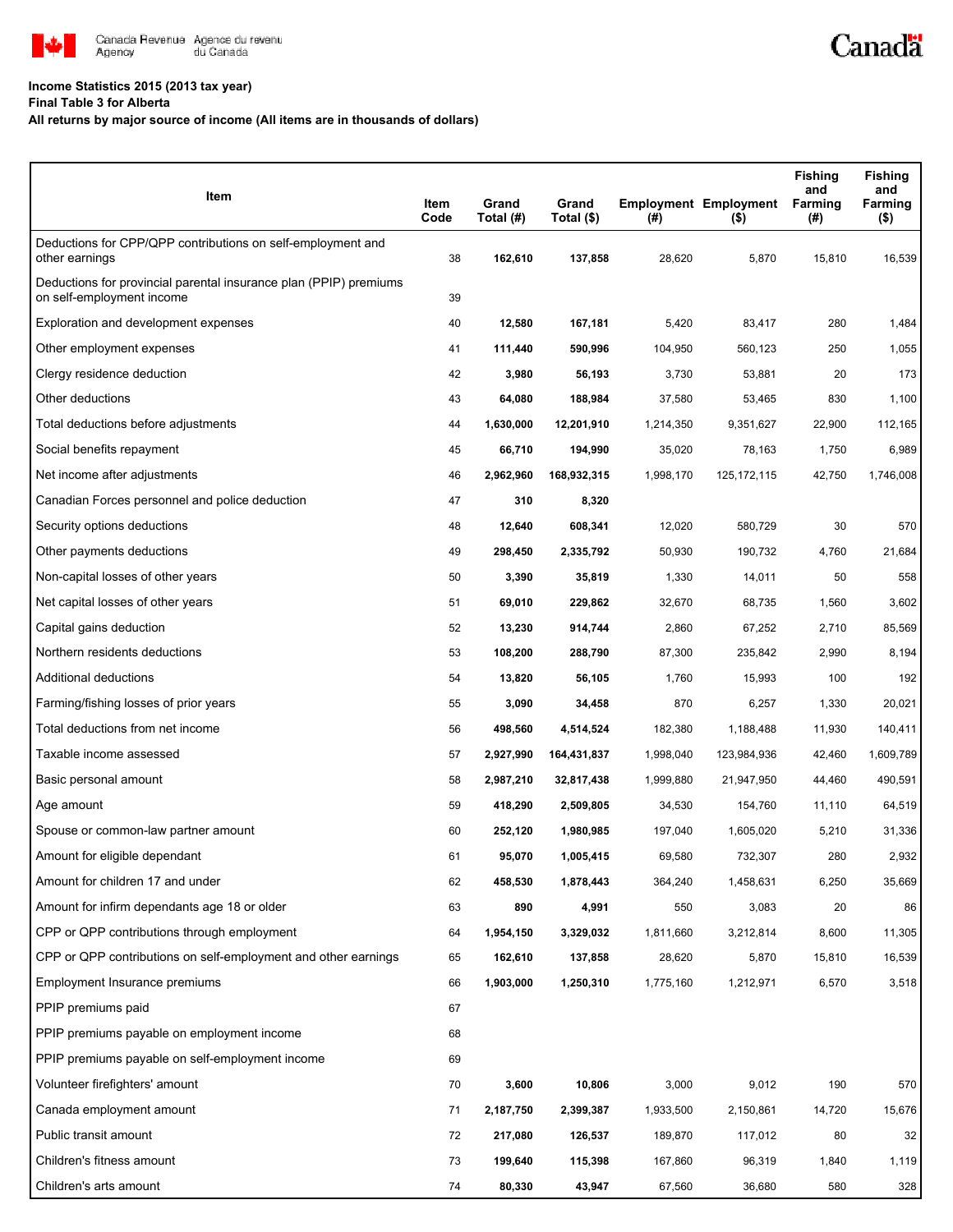

# **Income Statistics 2015 (2013 tax year)**

**Final Table 3 for Alberta**

**All returns by major source of income (All items are in thousands of dollars)**

| Item                                                              |              |                    |                     |           |                                         | <b>Fishing</b><br>and | <b>Fishing</b><br>and |
|-------------------------------------------------------------------|--------------|--------------------|---------------------|-----------|-----------------------------------------|-----------------------|-----------------------|
|                                                                   | Item<br>Code | Grand<br>Total (#) | Grand<br>Total (\$) | (#)       | <b>Employment Employment</b><br>$($ \$) | <b>Farming</b><br>(#) | Farming<br>$($ \$)    |
| Home buyers' amount                                               | 75           | 30,510             | 138,546             | 28,840    | 131,055                                 | 50                    | 240                   |
| Pension income amount                                             | 76           | 374,540            | 713,329             | 56,720    | 106,951                                 | 6,750                 | 12,202                |
| Caregiver amount                                                  | 77           | 18,190             | 82,808              | 14,240    | 66,591                                  | 160                   | 595                   |
| Disability amount                                                 | 78           | 59,360             | 456,937             | 12,120    | 94,010                                  | 710                   | 5,500                 |
| Disability amount transferred from a dependant                    | 79           | 23,080             | 245,764             | 17,540    | 192,798                                 | 340                   | 3,188                 |
| Interest paid on student loans                                    | 80           | 80,790             | 43,625              | 74,670    | 40,106                                  | 80                    | 35                    |
| Tuition, education, and textbook amounts                          | 81           | 216,220            | 1,285,771           | 195,390   | 1,142,955                               | 440                   | 1,915                 |
| Tuition, education, and textbook amounts transferred from a child | 82           | 58,370             | 288,181             | 49,350    | 242,724                                 | 580                   | 2,880                 |
| Amounts transferred from spouse or common-law partner             | 83           | 104,900            | 537,015             | 43,600    | 200,371                                 | 4,390                 | 25,009                |
| Medical expenses                                                  | 84           | 328,200            | 847,992             | 160,130   | 333,105                                 | 8,700                 | 25,406                |
| Total tax credits on personal amounts                             | 85           | 2,987,250          | 7,837,918           | 1,999,910 | 5,294,354                               | 44,460                | 112,687               |
| Allowable charitable donations and government gifts               | 86           | 661,560            | 1,592,708           | 459,680   | 881,515                                 | 14,830                | 44,631                |
| Eligible cultural and ecological gifts                            | 87           | 600                | 5,818               | 370       | 628                                     | 10                    | 1,387                 |
| Total tax credit on donations and gifts                           | 88           | 659,690            | 449,771             | 458,270   | 246,611                                 | 14,790                | 13,055                |
| Total federal non-refundable tax credits                          | 89           | 2,987,250          | 8,287,690           | 1,999,910 | 5,540,965                               | 44,460                | 125,743               |
| Federal dividend tax credit                                       | 90           | 546,660            | 2,203,241           | 274,700   | 317,838                                 | 19,180                | 17,268                |
| Overseas employment tax credit                                    | 91           | 1,290              | 14,525              | 1,260     | 14,370                                  |                       |                       |
| Minimum tax carryover                                             | 92           | 8,900              | 23,677              | 2,020     | 8,654                                   | 650                   | 1,781                 |
| Basic federal tax                                                 | 93           | 2,082,740          | 22,797,487          | 1,607,310 | 18,698,627                              | 25,300                | 163,693               |
| Federal Foreign Tax Credit                                        | 94           | 157,410            | 170,857             | 86,930    | 131,158                                 | 3,100                 | 505                   |
| Federal Political contribution tax credit                         | 95           | 19,610             | 3,469               | 7,960     | 1,428                                   | 590                   | 105                   |
| <b>Investment Tax Credit</b>                                      | 96           | 3,530              | 4,735               | 1,690     | 2,251                                   | 470                   | 91                    |
| Labour-sponsored funds tax credit                                 | 97           | 40                 | 16                  | 40        | 14                                      |                       |                       |
| Alternative minimum tax payable                                   | 98           | 8,980              | 33,921              | 250       | 1,299                                   | 370                   | 2,090                 |
| Net federal tax                                                   | 99           | 2,077,790          | 22,630,153          | 1,605,280 | 18,573,970                              | 25,100                | 162,999               |
| CPP contributions on self-employment                              | 100          | 162,620            | 275,719             | 28,620    | 11,741                                  | 15,810                | 33,077                |
| Social Benefits repayment                                         | 101          | 66,710             | 194,990             | 35,020    | 78,163                                  | 1,750                 | 6,989                 |
| <b>Net Provincial Tax</b>                                         | 102          | 1,871,460          | 9,531,543           | 1,470,730 | 7,890,439                               | 20,200                | 70,194                |
| Total tax payable                                                 | 103          | 2,146,630          | 32,632,648          | 1,611,970 | 26,554,334                              | 29,860                | 273,260               |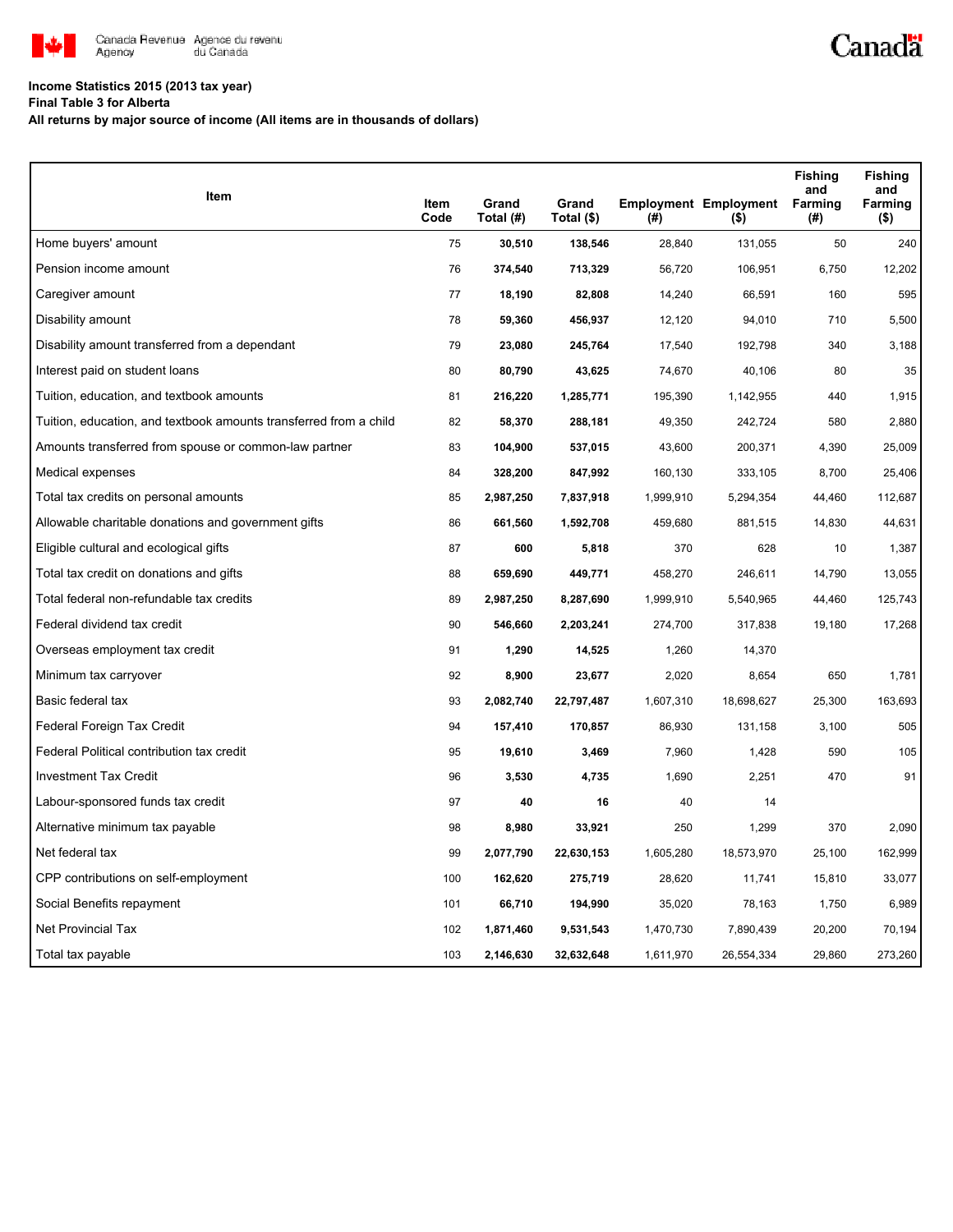| Item                                                                                              | Item<br>Code   | Income $(\#)$ | $Income$ (\$) | <b>Sales</b><br>Professional Professional (Self-Employment) (Self-Employment)<br>(# ) | <b>Sales</b><br>$($ \$) | Proprietorship/<br><b>Partnerships</b><br>(#) | Proprietorship/<br><b>Partnerships</b><br>$($ \$) |
|---------------------------------------------------------------------------------------------------|----------------|---------------|---------------|---------------------------------------------------------------------------------------|-------------------------|-----------------------------------------------|---------------------------------------------------|
| Number of taxable returns                                                                         | $\mathbf{1}$   | 10,500        |               | 7,940                                                                                 |                         | 93,260                                        |                                                   |
| Number of non-taxable returns                                                                     | $\overline{c}$ | 860           |               | 1,380                                                                                 |                         | 15,300                                        |                                                   |
| Total number of returns                                                                           | 3              | 11,350        |               | 9,320                                                                                 |                         | 108,560                                       |                                                   |
| Employment income                                                                                 | 4              | 2,790         | 77,194        | 2,150                                                                                 | 25,037                  | 26,110                                        | 390,838                                           |
| Commissions (from employment)                                                                     | 5              | 40            | 180           | 180                                                                                   | 1,824                   | 700                                           | 10,235                                            |
| Other employment income                                                                           | 6              | 470           | 1,807         | 310                                                                                   | 534                     | 2,650                                         | 11,352                                            |
| Old Age Security pension (OASP)                                                                   | $\overline{7}$ | 940           | 4,606         | 840                                                                                   | 4,480                   | 7,610                                         | 39,404                                            |
| CPP or QPP benefits                                                                               | 8              | 1,160         | 9,092         | 1,180                                                                                 | 8,523                   | 11,290                                        | 67,837                                            |
| Other pensions or superannuation                                                                  | 9              | 540           | 14,149        | 410                                                                                   | 6,064                   | 3,580                                         | 52,118                                            |
| Elected split-pension amount                                                                      | 10             | 210           | 1,599         | 180                                                                                   | 1,233                   | 1,740                                         | 12,893                                            |
| Universal Child Care Benefit (UCCB)                                                               | 11             | 1,140         | 1,798         | 1,120                                                                                 | 1,748                   | 12,420                                        | 19,261                                            |
| Employment Insurance and other benefits                                                           | 12             | 170           | 1,064         | 160                                                                                   | 872                     | 2,050                                         | 11,379                                            |
| Taxable amount of dividends from taxable<br>Canadian corporations                                 | 13             | 2,680         | 28,760        | 1,790                                                                                 | 17,163                  | 12,310                                        | 101,338                                           |
| Interest and other investment income                                                              | 14             | 4,370         | 10,529        | 2,340                                                                                 | 2,614                   | 21,940                                        | 32,970                                            |
| Net partnership income (Limited or<br>non-active partners only)                                   | 15             | 260           | 2,866         | 120                                                                                   | $-181$                  | 600                                           | 1,535                                             |
| Net rental income                                                                                 | 16             | 1,070         | 1,114         | 1,020                                                                                 | 2,740                   | 6,810                                         | 19,763                                            |
| Taxable capital gains                                                                             | 17             | 1,550         | 7,739         | 1,050                                                                                 | 3,595                   | 6,580                                         | 37,216                                            |
| Registered retirement savings plan<br>income (RRSP)                                               | 18             | 790           | 6,505         | 980                                                                                   | 6,251                   | 8,190                                         | 37,255                                            |
| Other income                                                                                      | 19             | 2,280         | 8,276         | 1,780                                                                                 | 4,707                   | 11,820                                        | 29,030                                            |
| Net business income                                                                               | 20             | 370           | 839           | 590                                                                                   | 1,541                   | 106,210                                       | 2,714,138                                         |
| Net professional income                                                                           | 21             | 11,220        | 1,085,537     | 80                                                                                    | $-146$                  | 340                                           | 2,362                                             |
| Net commission income                                                                             | 22             | 90            | 397           | 9,090                                                                                 | 387,401                 | 900                                           | 5,396                                             |
| Net farming income                                                                                | 23             | 160           | $-488$        | 120                                                                                   | $-319$                  | 2,830                                         | $-10,362$                                         |
| Net fishing income                                                                                | 24             |               |               |                                                                                       |                         |                                               |                                                   |
| Workers' compensation benefits                                                                    | 25             | 10            | 90            | 30                                                                                    | 214                     | 840                                           | 4,756                                             |
| Social assistance payments                                                                        | 26             | 110           | 319           | 140                                                                                   | 423                     | 2,490                                         | 8,136                                             |
| Net federal supplements                                                                           | 27             | 50            | 169           | 80                                                                                    | 272                     | 1,170                                         | 4,391                                             |
| Total income assessed                                                                             | 28             | 11,320        | 1,264,592     | 9,290                                                                                 | 477,083                 | 108,050                                       | 3,606,320                                         |
| Registered pension plan contributions<br>(RPP)                                                    | 29             | 380           | 3,432         | 110                                                                                   | 199                     | 1,430                                         | 4,462                                             |
| RRSP deduction                                                                                    | 30             | 4,860         | 73,563        | 2,470                                                                                 | 25,117                  | 19,650                                        | 130,952                                           |
| Deduction for elected split-pension<br>amount                                                     | 31             | 290           | 3,836         | 180                                                                                   | 1,760                   | 1,400                                         | 12,300                                            |
| Annual union, professional, or like dues                                                          | 32             | 1,490         | 1,735         | 440                                                                                   | 331                     | 4,830                                         | 2,128                                             |
| Child care expenses                                                                               | 33             | 1,060         | 5,130         | 650                                                                                   | 2,083                   | 6,620                                         | 17,301                                            |
| <b>Business investment loss</b>                                                                   | 34             | 20            | 365           |                                                                                       |                         | 110                                           | 2,045                                             |
| Moving expenses                                                                                   | 35             | 200           | 1,249         | 60                                                                                    | 265                     | 720                                           | 2,850                                             |
| Support payments made                                                                             | 36             | 70            | 3,399         | 30                                                                                    | 495                     | 180                                           | 2,561                                             |
| Carrying charges and interest expenses                                                            | 37             | 1,630         | 5,797         | 1,000                                                                                 | 2,529                   | 6,120                                         | 15,663                                            |
| Deductions for CPP/QPP contributions on<br>self-employment and other earnings                     | 38             | 9,390         | 14,344        | 7,330                                                                                 | 9,654                   | 86,530                                        | 85,122                                            |
| Deductions for provincial parental<br>insurance plan (PPIP) premiums on<br>self-employment income | 39             |               |               |                                                                                       |                         |                                               |                                                   |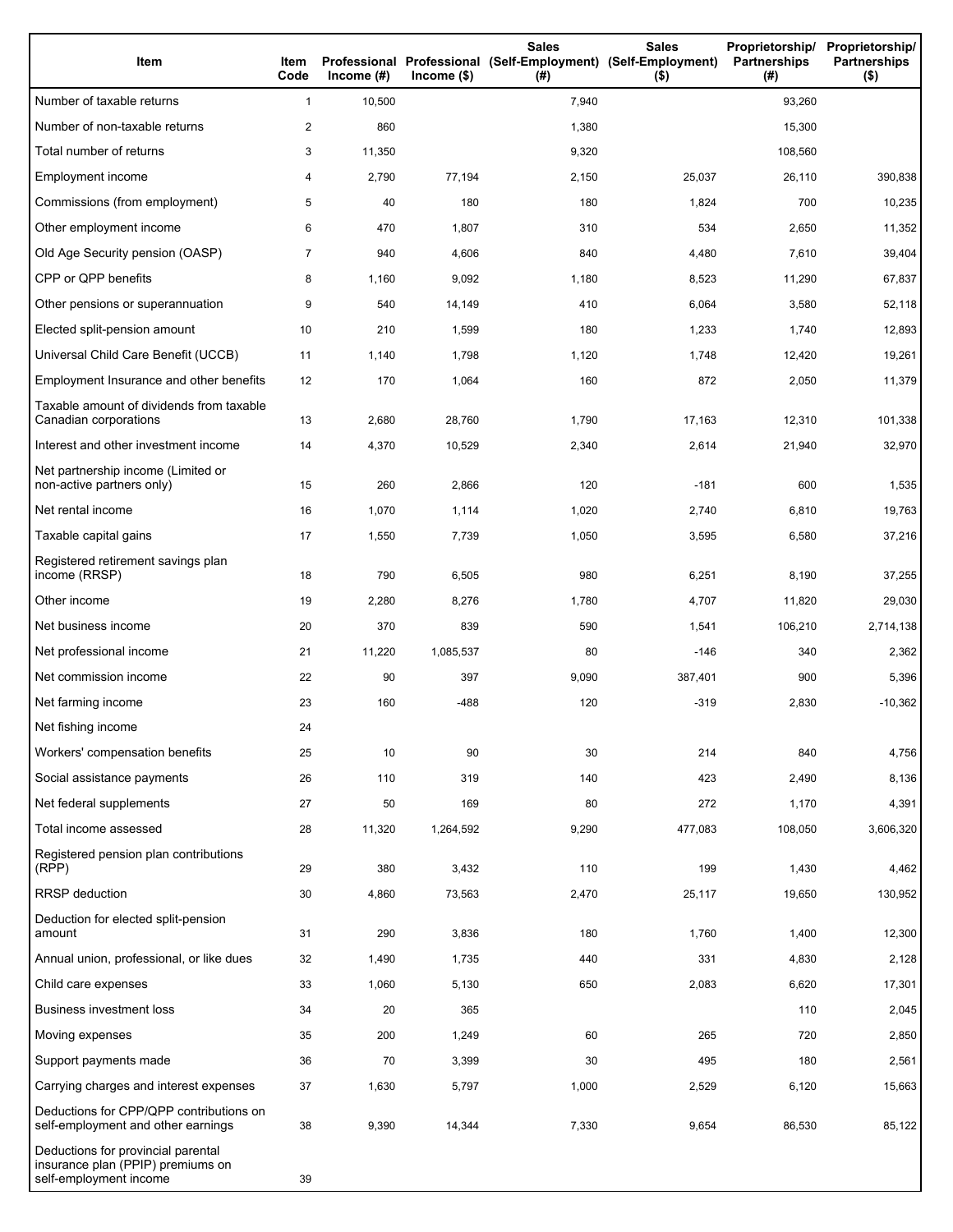| Item                                                              | Item<br>Code | Income $(H)$ | $lncome$ (\$) | <b>Sales</b><br>Professional Professional (Self-Employment) (Self-Employment)<br>(#) | <b>Sales</b><br>$($ \$) | Proprietorship/<br><b>Partnerships</b><br>(#) | Proprietorship/<br><b>Partnerships</b><br>$($ \$) |
|-------------------------------------------------------------------|--------------|--------------|---------------|--------------------------------------------------------------------------------------|-------------------------|-----------------------------------------------|---------------------------------------------------|
| Exploration and development expenses                              | 40           | 190          | 2,352         |                                                                                      |                         | 290                                           | 4,766                                             |
| Other employment expenses                                         | 41           | 230          | 1,029         | 380                                                                                  | 4,582                   | 1,280                                         | 6,784                                             |
| Clergy residence deduction                                        | 42           |              |               |                                                                                      |                         | 40                                            | 324                                               |
| Other deductions                                                  | 43           | 230          | 218           | 180                                                                                  | 183                     | 1,560                                         | 1,326                                             |
| Total deductions before adjustments                               | 44           | 10,440       | 116,475       | 7,990                                                                                | 48,286                  | 92,640                                        | 288,633                                           |
| Social benefits repayment                                         | 45           | 340          | 1,524         | 180                                                                                  | 664                     | 890                                           | 3,090                                             |
| Net income after adjustments                                      | 46           | 11.130       | 1,148,344     | 8,970                                                                                | 429,893                 | 105,180                                       | 3,350,872                                         |
| Canadian Forces personnel and police<br>deduction                 | 47           |              |               |                                                                                      |                         |                                               |                                                   |
| Security options deductions                                       | 48           | 10           | 480           |                                                                                      |                         | 30                                            | 563                                               |
| Other payments deductions                                         | 49           | 140          | 577           | 210                                                                                  | 908                     | 3,800                                         | 17,267                                            |
| Non-capital losses of other years                                 | 50           | 50           | 552           | 100                                                                                  | 854                     | 820                                           | 10,021                                            |
| Net capital losses of other years                                 | 51           | 490          | 1,463         | 320                                                                                  | 615                     | 1,410                                         | 3,914                                             |
| Capital gains deduction                                           | 52           | 30           | 573           | 10                                                                                   | 399                     | 250                                           | 7,381                                             |
| Northern residents deductions                                     | 53           | 160          | 360           | 170                                                                                  | 424                     | 2,810                                         | 7,752                                             |
| Additional deductions                                             | 54           | 40           | 62            | 20                                                                                   | 14                      | 160                                           | 979                                               |
| Farming/fishing losses of prior years                             | 55           |              |               |                                                                                      |                         | 170                                           | 1,347                                             |
| Total deductions from net income                                  | 56           | 890          | 4,080         | 810                                                                                  | 3,259                   | 9,010                                         | 49,240                                            |
| Taxable income assessed                                           | 57           | 11,120       | 1,144,347     | 8,970                                                                                | 426,681                 | 105,090                                       | 3,302,947                                         |
| Basic personal amount                                             | 58           | 11,350       | 124,875       | 9,320                                                                                | 102,730                 | 108,560                                       | 1,194,340                                         |
| Age amount                                                        | 59           | 560          | 2,693         | 690                                                                                  | 3,695                   | 7,020                                         | 41,519                                            |
| Spouse or common-law partner amount                               | 60           | 870          | 6,589         | 690                                                                                  | 5,172                   | 12,060                                        | 92,783                                            |
| Amount for eligible dependant                                     | 61           | 340          | 3,584         | 330                                                                                  | 3,431                   | 4,180                                         | 44,336                                            |
| Amount for children 17 and under                                  | 62           | 2,490        | 10,507        | 1,750                                                                                | 7,344                   | 19,920                                        | 88,079                                            |
| Amount for infirm dependants age 18 or<br>older                   | 63           |              |               |                                                                                      |                         | 50                                            | 242                                               |
| CPP or QPP contributions through<br>employment                    | 64           | 2,440        | 2,314         | 1,770                                                                                | 946                     | 22,410                                        | 13,881                                            |
| CPP or QPP contributions on<br>self-employment and other earnings | 65           | 9,390        | 14,344        | 7,330                                                                                | 9,654                   | 86,530                                        | 85,122                                            |
| Employment Insurance premiums                                     | 66           | 1,970        | 804           | 1,360                                                                                | 335                     | 18,360                                        | 5,328                                             |
| PPIP premiums paid                                                | 67           |              |               |                                                                                      |                         |                                               |                                                   |
| PPIP premiums payable on employment<br>income                     | 68           |              |               |                                                                                      |                         |                                               |                                                   |
| PPIP premiums payable on<br>self-employment income                | 69           |              |               |                                                                                      |                         |                                               |                                                   |
| Volunteer firefighters' amount                                    | 70           |              |               |                                                                                      |                         | 120                                           | 348                                               |
| Canada employment amount                                          | 71           | 3,010        | 3,037         | 2,280                                                                                | 2,253                   | 26,810                                        | 27,291                                            |
| Public transit amount                                             | 72           | 530          | 254           | 340                                                                                  | 160                     | 2,800                                         | 1,414                                             |
| Children's fitness amount                                         | 73           | 1,530        | 1,052         | 880                                                                                  | 547                     | 7,220                                         | 4,088                                             |
| Children's arts amount                                            | 74           | 890          | 578           | 360                                                                                  | 201                     | 2,720                                         | 1,463                                             |
| Home buyers' amount                                               | 75           | 130          | 585           | 40                                                                                   | 201                     | 490                                           | 2,264                                             |
| Pension income amount                                             | 76           | 720          | 1,384         | 550                                                                                  | 1,024                   | 4,990                                         | 9,211                                             |
| Caregiver amount                                                  | 77           | 90           | 403           | 80                                                                                   | 327                     | 620                                           | 2,659                                             |
| Disability amount                                                 | 78           | 60           | 502           | 60                                                                                   | 485                     | 660                                           | 5,086                                             |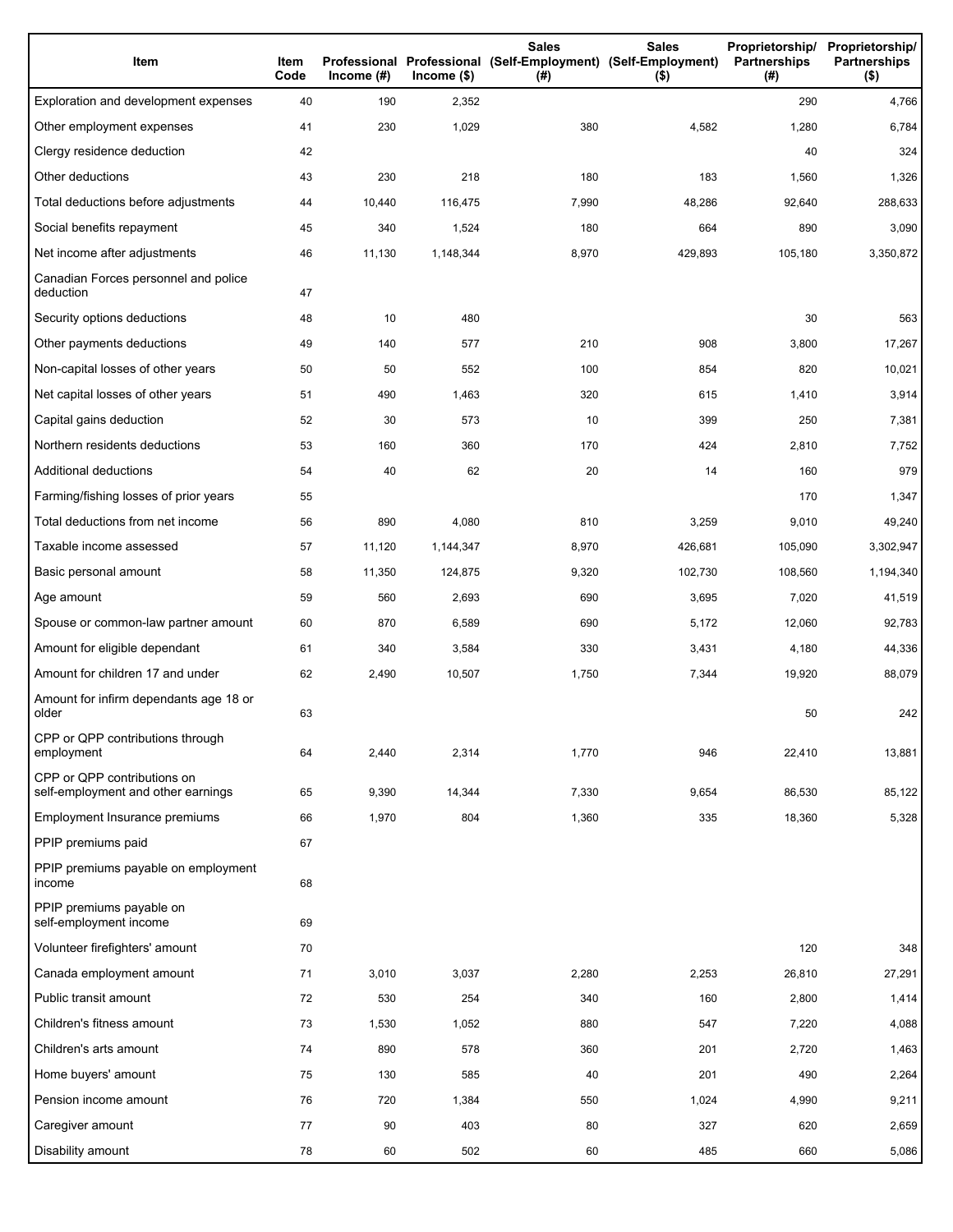| Item                                                                 | Item<br>Code | Income $(\#)$ | $Income$ (\$) | <b>Sales</b><br>Professional Professional (Self-Employment) (Self-Employment)<br>(#) | <b>Sales</b><br>$($ \$) | Proprietorship/<br>Partnerships<br>(#) | Proprietorship/<br><b>Partnerships</b><br>$($ \$) |
|----------------------------------------------------------------------|--------------|---------------|---------------|--------------------------------------------------------------------------------------|-------------------------|----------------------------------------|---------------------------------------------------|
| Disability amount transferred from a<br>dependant                    | 79           | 100           | 1,050         | 80                                                                                   | 803                     | 810                                    | 8,400                                             |
| Interest paid on student loans                                       | 80           | 530           | 567           | 160                                                                                  | 77                      | 1,630                                  | 951                                               |
| Tuition, education, and textbook amounts                             | 81           | 1,080         | 16,724        | 500                                                                                  | 2,540                   | 4,620                                  | 25,864                                            |
| Tuition, education, and textbook amounts<br>transferred from a child | 82           | 540           | 3,100         | 250                                                                                  | 1,201                   | 1,530                                  | 7,619                                             |
| Amounts transferred from spouse or<br>common-law partner             | 83           | 250           | 1,163         | 270                                                                                  | 1,251                   | 3,890                                  | 18,933                                            |
| Medical expenses                                                     | 84           | 2,110         | 5,725         | 1,670                                                                                | 3,797                   | 19,170                                 | 38,663                                            |
| Total tax credits on personal amounts                                | 85           | 11,350        | 30,291        | 9,320                                                                                | 22,236                  | 108,560                                | 258,024                                           |
| Allowable charitable donations and<br>government gifts               | 86           | 4,400         | 19,305        | 2,710                                                                                | 6,673                   | 18,410                                 | 42,002                                            |
| Eligible cultural and ecological gifts                               | 87           |               |               |                                                                                      |                         |                                        |                                                   |
| Total tax credit on donations and gifts                              | 88           | 4,390         | 5,496         | 2,700                                                                                | 1,872                   | 18.370                                 | 11,889                                            |
| Total federal non-refundable tax credits                             | 89           | 11,350        | 35,787        | 9,320                                                                                | 24,108                  | 108,560                                | 269,914                                           |
| Federal dividend tax credit                                          | 90           | 2,520         | 4,015         | 1,610                                                                                | 2,298                   | 10,230                                 | 13,183                                            |
| Overseas employment tax credit                                       | 91           |               |               |                                                                                      |                         |                                        |                                                   |
| Minimum tax carryover                                                | 92           | 20            | 96            |                                                                                      |                         | 220                                    | 601                                               |
| Basic federal tax                                                    | 93           | 8,510         | 225,496       | 6,070                                                                                | 58,761                  | 62,140                                 | 345,884                                           |
| Federal Foreign Tax Credit                                           | 94           | 1,150         | 822           | 380                                                                                  | 46                      | 2,780                                  | 2,873                                             |
| Federal Political contribution tax credit                            | 95           | 230           | 51            | 100                                                                                  | 15                      | 470                                    | 80                                                |
| <b>Investment Tax Credit</b>                                         | 96           | 40            | 61            |                                                                                      |                         | 130                                    | 221                                               |
| Labour-sponsored funds tax credit                                    | 97           |               |               |                                                                                      |                         |                                        |                                                   |
| Alternative minimum tax payable                                      | 98           |               |               |                                                                                      |                         | 60                                     | 492                                               |
| Net federal tax                                                      | 99           | 8,500         | 224,655       | 6,060                                                                                | 58,656                  | 62,050                                 | 343,265                                           |
| CPP contributions on self-employment                                 | 100          | 9,390         | 28,688        | 7,330                                                                                | 19,311                  | 86,530                                 | 170,244                                           |
| Social Benefits repayment                                            | 101          | 340           | 1,524         | 180                                                                                  | 664                     | 890                                    | 3,090                                             |
| <b>Net Provincial Tax</b>                                            | 102          | 7,440         | 85,674        | 5,040                                                                                | 24,563                  | 45,230                                 | 142,209                                           |
| Total tax payable                                                    | 103          | 10,500        | 340,583       | 7,940                                                                                | 103,207                 | 93,260                                 | 658,965                                           |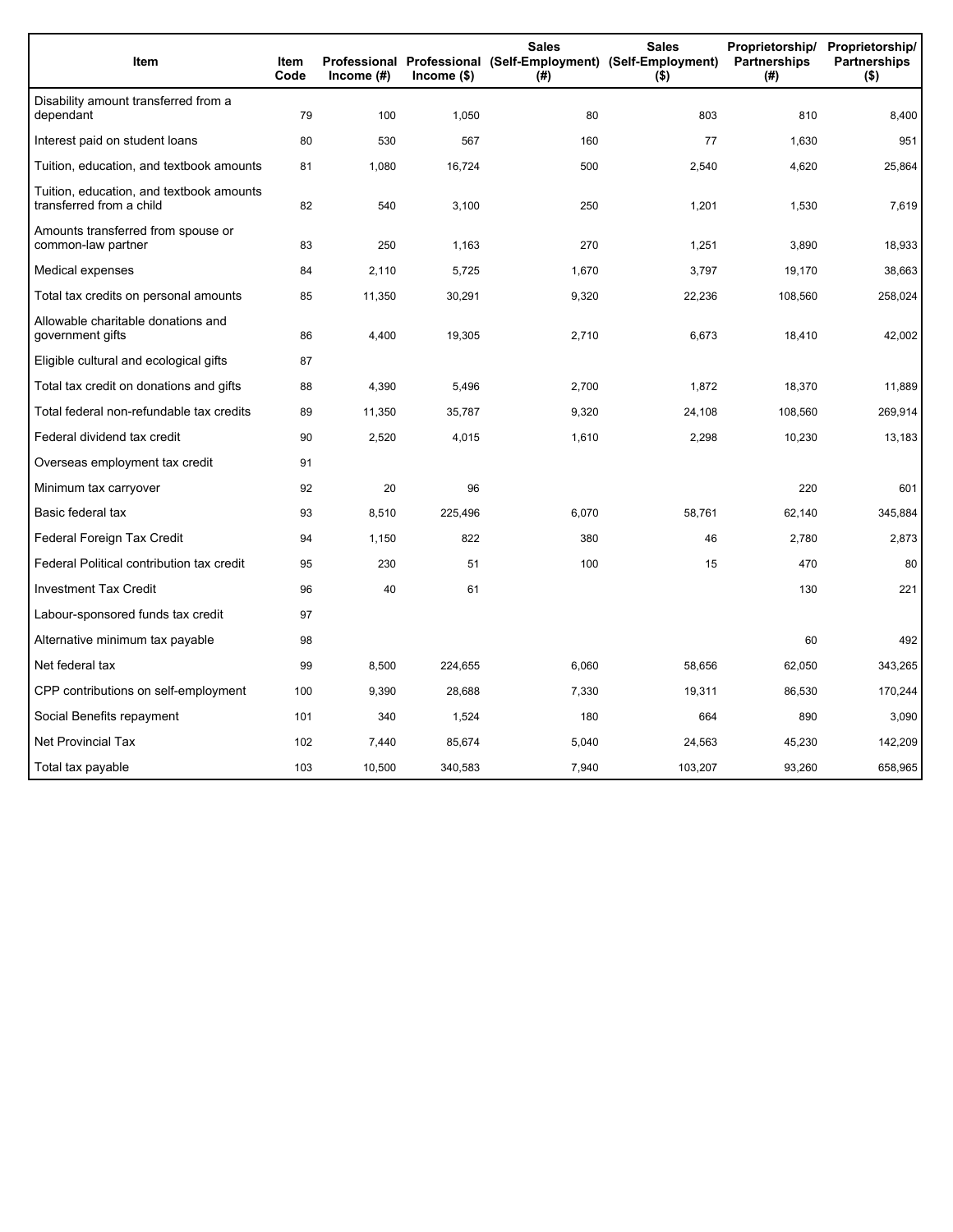| Item                                                                                           | Item<br>Code   | (#)     | Investment Investment<br>$($ \$) | <b>Pension</b><br>(#) | Pension<br>$($ \$) | <b>Benefit</b><br>(#) | <b>Benefit</b><br>$($ \$) |
|------------------------------------------------------------------------------------------------|----------------|---------|----------------------------------|-----------------------|--------------------|-----------------------|---------------------------|
| Number of taxable returns                                                                      | $\mathbf{1}$   | 142,150 |                                  | 200,430               |                    | 21,600                |                           |
| Number of non-taxable returns                                                                  | 2              | 46,830  |                                  | 164,650               |                    | 171,200               |                           |
| Total number of returns                                                                        | 3              | 188,990 |                                  | 365,080               |                    | 192,790               |                           |
| Employment income                                                                              | 4              | 75,500  | 2,551,933                        | 40,640                | 399,752            | 46,900                | 240,377                   |
| Commissions (from employment)                                                                  | 5              | 910     | 26,507                           | 460                   | 2,595              | 790                   | 1,578                     |
| Other employment income                                                                        | 6              | 7,150   | 39,227                           | 27,140                | 37,819             | 3,480                 | 6,120                     |
| Old Age Security pension (OASP)                                                                | $\overline{7}$ | 37,020  | 204,839                          | 301,380               | 1,879,112          | 39,290                | 155,299                   |
| CPP or QPP benefits                                                                            | 8              | 47,570  | 326,035                          | 342,070               | 2,616,592          | 39,420                | 129,026                   |
| Other pensions or superannuation                                                               | 9              | 23,060  | 443,248                          | 239,380               | 4,872,721          | 3,800                 | 12,533                    |
| Elected split-pension amount                                                                   | 10             | 7,770   | 59,413                           | 57,080                | 735,208            | 210                   | 842                       |
| Universal Child Care Benefit (UCCB)                                                            | 11             | 13,530  | 22,824                           | 670                   | 880                | 78,230                | 135,250                   |
| Employment Insurance and other benefits                                                        | 12             | 3,210   | 26,644                           | 2,860                 | 13,766             | 34,440                | 435,922                   |
| Taxable amount of dividends from taxable Canadian corporations                                 | 13             | 149,700 | 13,191,101                       | 105,250               | 404,118            | 5,310                 | 5,603                     |
| Interest and other investment income                                                           | 14             | 101,870 | 907,133                          | 192,290               | 374,390            | 20,680                | 13,034                    |
| Net partnership income (Limited or non-active partners only)                                   | 15             | 5,750   | 34,857                           | 2,070                 | $-201$             |                       |                           |
| Net rental income                                                                              | 16             | 49,300  | 424,671                          | 15,210                | 42,332             | 1,220                 | 1,001                     |
| Taxable capital gains                                                                          | 17             | 52,930  | 2,328,972                        | 60,650                | 120,377            | 2,790                 | 2,141                     |
| Registered retirement savings plan income (RRSP)                                               | 18             | 15,240  | 132,480                          | 30,550                | 186,823            | 6,360                 | 13,686                    |
| Other income                                                                                   | 19             | 52,610  | 272,482                          | 83,910                | 160,008            | 9,450                 | 15,554                    |
| Net business income                                                                            | 20             | 13,500  | 93,226                           | 11,840                | 30,312             | 2,790                 | 3,763                     |
| Net professional income                                                                        | 21             | 1,640   | 30,884                           | 1,400                 | 6,767              | 230                   | 341                       |
| Net commission income                                                                          | 22             | 1,650   | 11,051                           | 1,220                 | 2,014              | 810                   | 506                       |
| Net farming income                                                                             | 23             | 8,980   | 2,258                            | 9,030                 | -14,283            | 540                   | $-1,801$                  |
| Net fishing income                                                                             | 24             | 20      | $-63$                            |                       |                    | 10                    | 33                        |
| Workers' compensation benefits                                                                 | 25             | 910     | 6,870                            | 3,930                 | 24,592             | 6,740                 | 154,343                   |
| Social assistance payments                                                                     | 26             | 3,300   | 5,902                            | 97,470                | 193,275            | 101,420               | 1,062,276                 |
| Net federal supplements                                                                        | 27             | 2,480   | 8,442                            | 84,400                | 281,545            | 38,070                | 359,037                   |
| Total income assessed                                                                          | 28             | 188,900 | 21, 155, 159                     | 365,070               | 12,374,197         | 192,790               | 2,747,360                 |
| Registered pension plan contributions (RPP)                                                    | 29             | 4,400   | 17,513                           | 3,800                 | 6,609              | 3,800                 | 4,759                     |
| RRSP deduction                                                                                 | 30             | 37,800  | 366,691                          | 16,490                | 105,382            | 7,190                 | 10,956                    |
| Deduction for elected split-pension amount                                                     | 31             | 7,290   | 63,995                           | 56,440                | 639,681            | 160                   | 643                       |
| Annual union, professional, or like dues                                                       | 32             | 12,510  | 6,008                            | 16,990                | 3,324              | 7,870                 | 1,918                     |
| Child care expenses                                                                            | 33             | 5,900   | 21,524                           | 260                   | 392                | 5,960                 | 11,679                    |
| <b>Business investment loss</b>                                                                | 34             | 240     | 11,197                           | 180                   | 3,317              |                       |                           |
| Moving expenses                                                                                | 35             | 410     | 1,989                            | 180                   | 842                | 280                   | 585                       |
| Support payments made                                                                          | 36             | 700     | 20,621                           | 510                   | 4,681              |                       |                           |
| Carrying charges and interest expenses                                                         | 37             | 58,000  | 303,775                          | 75,640                | 74,055             | 4,680                 | 1,250                     |
| Deductions for CPP/QPP contributions on self-employment and other<br>earnings                  | 38             | 9,870   | 4,847                            | 2,950                 | 817                | 760                   | 128                       |
| Deductions for provincial parental insurance plan (PPIP) premiums on<br>self-employment income | 39             |         |                                  |                       |                    |                       |                           |
| Exploration and development expenses                                                           | 40             | 4,260   | 63,304                           | 1,700                 | 5,628              |                       |                           |
| Other employment expenses                                                                      | 41             | 1,790   | 9,234                            | 1,250                 | 3,303              | 630                   | 1,626                     |
| Clergy residence deduction                                                                     | 42             | 60      | 720                              | 100                   | 809                | 10                    | 30                        |
| Other deductions                                                                               | 43             | 6,820   | 18,521                           | 11,030                | 77,764             | 4,050                 | 3,644                     |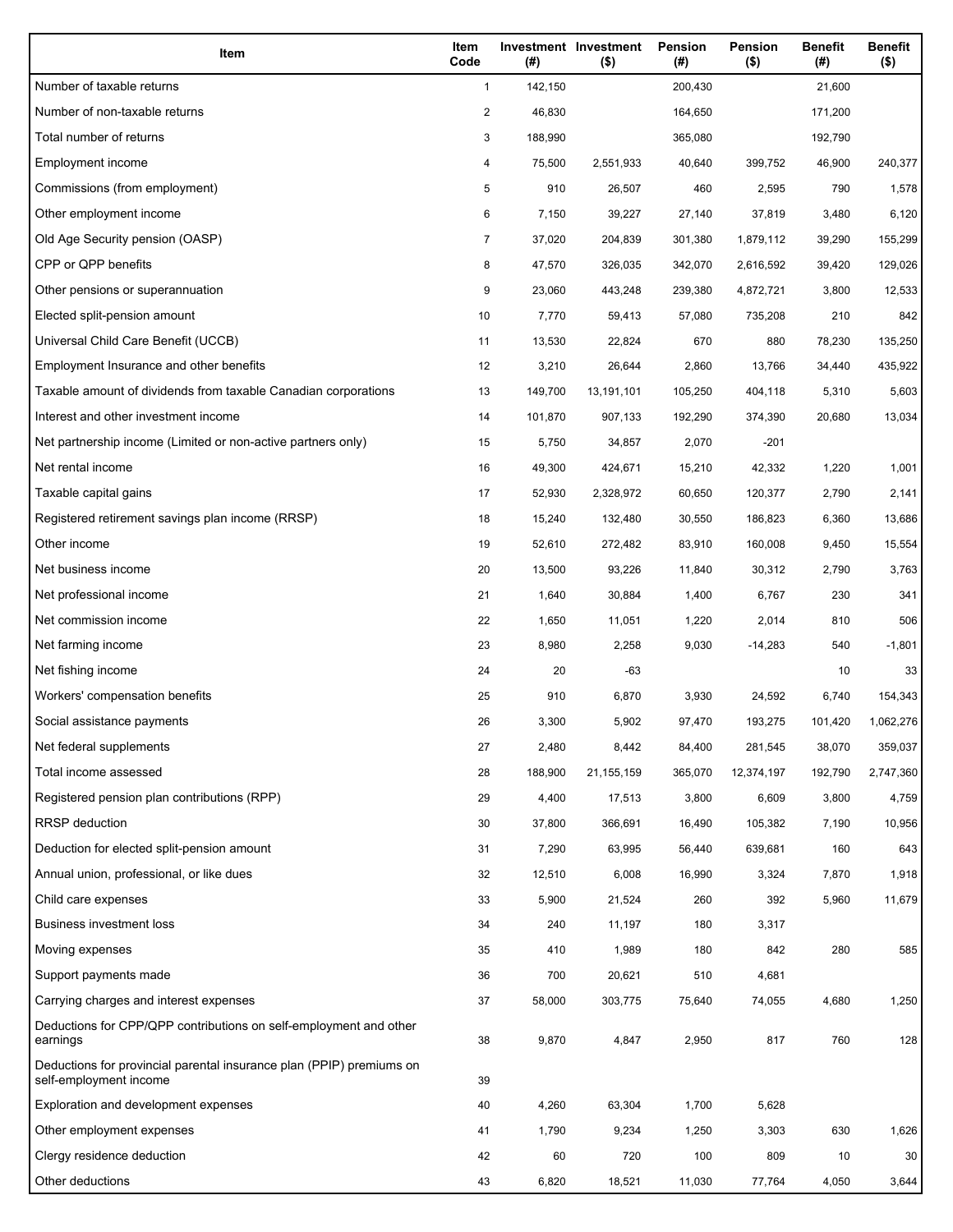| Item                                                              | <b>Item Code</b> | (#)     | Investment Investment<br>$($ \$) |         | Pension (#) Pension (\$) Benefit (#) Benefit (\$) |         |           |
|-------------------------------------------------------------------|------------------|---------|----------------------------------|---------|---------------------------------------------------|---------|-----------|
| Total deductions before adjustments                               | 44               | 100,110 | 910,028                          | 135,170 | 926,807                                           | 26,300  | 38,645    |
| Social benefits repayment                                         | 45               | 14,570  | 65,142                           | 11,820  | 32,210                                            | 120     | 315       |
| Net income after adjustments                                      | 46               | 186,990 | 20,197,691                       | 364,830 | 11,427,560                                        | 192,270 | 2,710,547 |
| Canadian Forces personnel and police deduction                    | 47               |         |                                  |         |                                                   |         |           |
| Security options deductions                                       | 48               | 270     | 20,247                           | 110     | 633                                               |         |           |
| Other payments deductions                                         | 49               | 5,060   | 20,618                           | 118,940 | 499,549                                           | 112,100 | 1,575,834 |
| Non-capital losses of other years                                 | 50               | 650     | 7,090                            | 200     | 1,332                                             | 30      | 98        |
| Net capital losses of other years                                 | 51               | 14,310  | 117,382                          | 16,040  | 26,222                                            | 210     | 174       |
| Capital gains deduction                                           | 52               | 6,460   | 743,592                          | 760     | 5,561                                             | 30      | 123       |
| Northern residents deductions                                     | 53               | 5,800   | 14,316                           | 6,420   | 16,453                                            | 1,740   | 3,499     |
| Additional deductions                                             | 54               | 960     | 2,487                            | 8,880   | 21,258                                            | 1,590   | 9,847     |
| Farming/fishing losses of prior years                             | 55               | 400     | 4,681                            | 250     | 1,338                                             | 10      | 77        |
| Total deductions from net income                                  | 56               | 30,390  | 931,892                          | 143,550 | 572,421                                           | 113,800 | 1,589,709 |
| Taxable income assessed                                           | 57               | 186,770 | 19,268,040                       | 364,520 | 10,856,463                                        | 158,410 | 1,123,665 |
| Basic personal amount                                             | 58               | 188,980 | 2,081,167                        | 365,070 | 4,023,968                                         | 192,790 | 2,119,678 |
| Age amount                                                        | 59               | 23,780  | 109,004                          | 295,160 | 1,834,158                                         | 39,550  | 268,673   |
| Spouse or common-law partner amount                               | 60               | 8,580   | 64,551                           | 14,380  | 64,990                                            | 9,620   | 81,958    |
| Amount for eligible dependant                                     | 61               | 2,280   | 23,499                           | 900     | 9,208                                             | 14,830  | 161,009   |
| Amount for children 17 and under                                  | 62               | 27,350  | 119,693                          | 1,920   | 6,624                                             | 29,340  | 130,538   |
| Amount for infirm dependants age 18 or older                      | 63               | 70      | 361                              | 170     | 931                                               | 20      | 154       |
| CPP or QPP contributions through employment                       | 64               | 54,520  | 61,638                           | 15,450  | 7,944                                             | 24,200  | 6,978     |
| CPP or QPP contributions on self-employment and other earnings    | 65               | 9,870   | 4,847                            | 2,950   | 817                                               | 760     | 128       |
| Employment Insurance premiums                                     | 66               | 26,850  | 10,838                           | 26,400  | 6,249                                             | 31,580  | 5,347     |
| PPIP premiums paid                                                | 67               |         |                                  |         |                                                   |         |           |
| PPIP premiums payable on employment income                        | 68               |         |                                  |         |                                                   |         |           |
| PPIP premiums payable on self-employment income                   | 69               |         |                                  |         |                                                   |         |           |
| Volunteer firefighters' amount                                    | 70               | 140     | 423                              | 80      | 246                                               | 30      | 96        |
| Canada employment amount                                          | 71               | 78,590  | 83,986                           | 61,860  | 50,341                                            | 45,010  | 43,962    |
| Public transit amount                                             | 72               | 4,430   | 1,957                            | 9,230   | 1,742                                             | 5,380   | 2,465     |
| Children's fitness amount                                         | 73               | 14,230  | 9,536                            | 520     | 245                                               | 3,810   | 1,472     |
| Children's arts amount                                            | 74               | 6,010   | 3,699                            | 200     | 96                                                | 1,280   | 505       |
| Home buyers' amount                                               | 75               | 470     | 2,195                            | 120     | 451                                               | 270     | 1,040     |
| Pension income amount                                             | 76               | 28,540  | 53,542                           | 264,860 | 509,345                                           | 3,770   | 5,405     |
| Caregiver amount                                                  | 77               | 1,110   | 4,770                            | 1,380   | 5,079                                             | 270     | 1,388     |
| Disability amount                                                 | 78               | 3,810   | 29,413                           | 30,140  | 231,316                                           | 10,060  | 77,228    |
| Disability amount transferred from a dependant                    | 79               | 1,390   | 12,926                           | 1,630   | 12,634                                            | 810     | 10,171    |
| Interest paid on student loans                                    | 80               | 1,380   | 791                              | 70      | 46                                                | 1,970   | 872       |
| Tuition, education, and textbook amounts                          | 81               | 7,000   | 57,284                           | 1,020   | 1,988                                             | 2,240   | 8,695     |
| Tuition, education, and textbook amounts transferred from a child | 82               | 4,040   | 20,625                           | 1,210   | 5,667                                             | 100     | 282       |
| Amounts transferred from spouse or common-law partner             | 83               | 3,900   | 18,407                           | 35,580  | 193,789                                           | 11,070  | 68,284    |
| Medical expenses                                                  | 84               | 27,370  | 111,595                          | 93,100  | 286,770                                           | 7,910   | 17,309    |
| Total tax credits on personal amounts                             | 85               | 188,980 | 433,052                          | 365,070 | 1,088,197                                         | 192,790 | 452,050   |
| Allowable charitable donations and government gifts               | 86               | 49,030  | 392,702                          | 98,420  | 172,075                                           | 4,200   | 2,770     |
| Eligible cultural and ecological gifts                            | 87               | 50      | 2,251                            | 120     | 263                                               | 10      | 5         |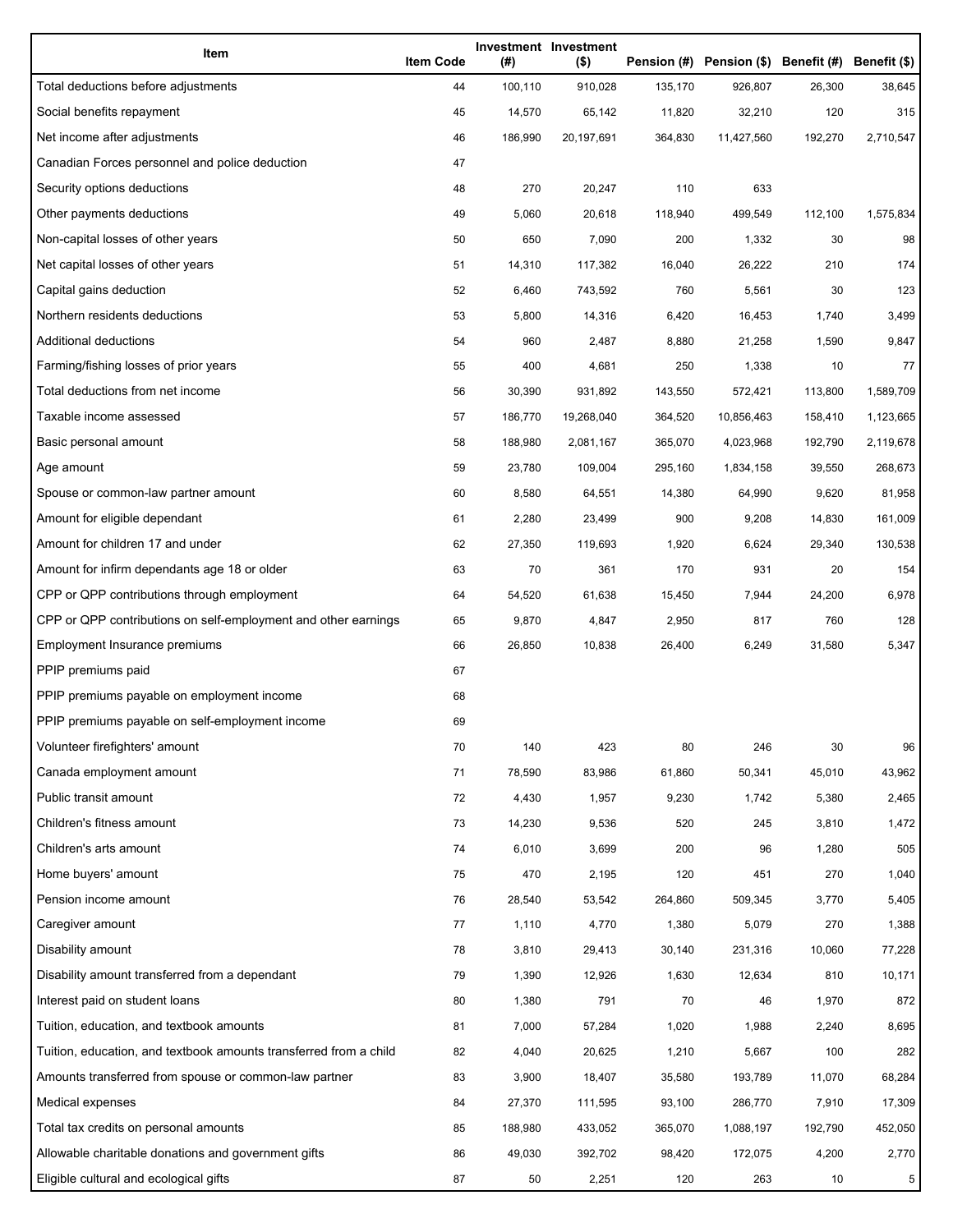| Item                                      | <b>Item Code</b> | (#)     | Investment Investment<br>$($ \$) | Pension (#) | Pension (\$) | Benefit (#) | Benefit (\$) |
|-------------------------------------------|------------------|---------|----------------------------------|-------------|--------------|-------------|--------------|
| Total tax credit on donations and gifts   | 88               | 48,930  | 113,395                          | 98,210      | 47,659       | 4,170       | 731          |
| Total federal non-refundable tax credits  | 89               | 188,980 | 546,447                          | 365,070     | 1,135,856    | 192,790     | 452,781      |
| Federal dividend tax credit               | 90               | 138,310 | 1,778,532                        | 87,330      | 55,802       | 2,140       | 439          |
| Overseas employment tax credit            | 91               |         |                                  |             |              |             |              |
| Minimum tax carryover                     | 92               | 4,900   | 9,883                            | 800         | 1,611        |             |              |
| Basic federal tax                         | 93               | 122,530 | 2,116,308                        | 201,070     | 698,353      | 21,070      | 29,968       |
| Federal Foreign Tax Credit                | 94               | 26,200  | 25,566                           | 32,650      | 5,485        | 380         | 10           |
| Federal Political contribution tax credit | 95               | 2,800   | 617                              | 7,050       | 1,102        | 30          | 3            |
| <b>Investment Tax Credit</b>              | 96               | 740     | 1,336                            | 330         | 257          |             |              |
| Labour-sponsored funds tax credit         | 97               |         |                                  |             |              |             |              |
| Alternative minimum tax payable           | 98               | 8,250   | 29,869                           | 30          | 101          |             |              |
| Net federal tax                           | 99               | 121,460 | 2,089,510                        | 199,670     | 691,562      | 21,030      | 29,965       |
| CPP contributions on self-employment      | 100              | 9,870   | 9,694                            | 2,950       | 1,634        | 760         | 256          |
| Social Benefits repayment                 | 101              | 14,570  | 65,142                           | 11,820      | 32,210       | 120         | 315          |
| Net Provincial Tax                        | 102              | 129,920 | 820,954                          | 155,610     | 309,083      | 13,580      | 11,427       |
| Total tax payable                         | 103              | 142,150 | 2,985,305                        | 200,430     | 1,034,488    | 21,600      | 41,964       |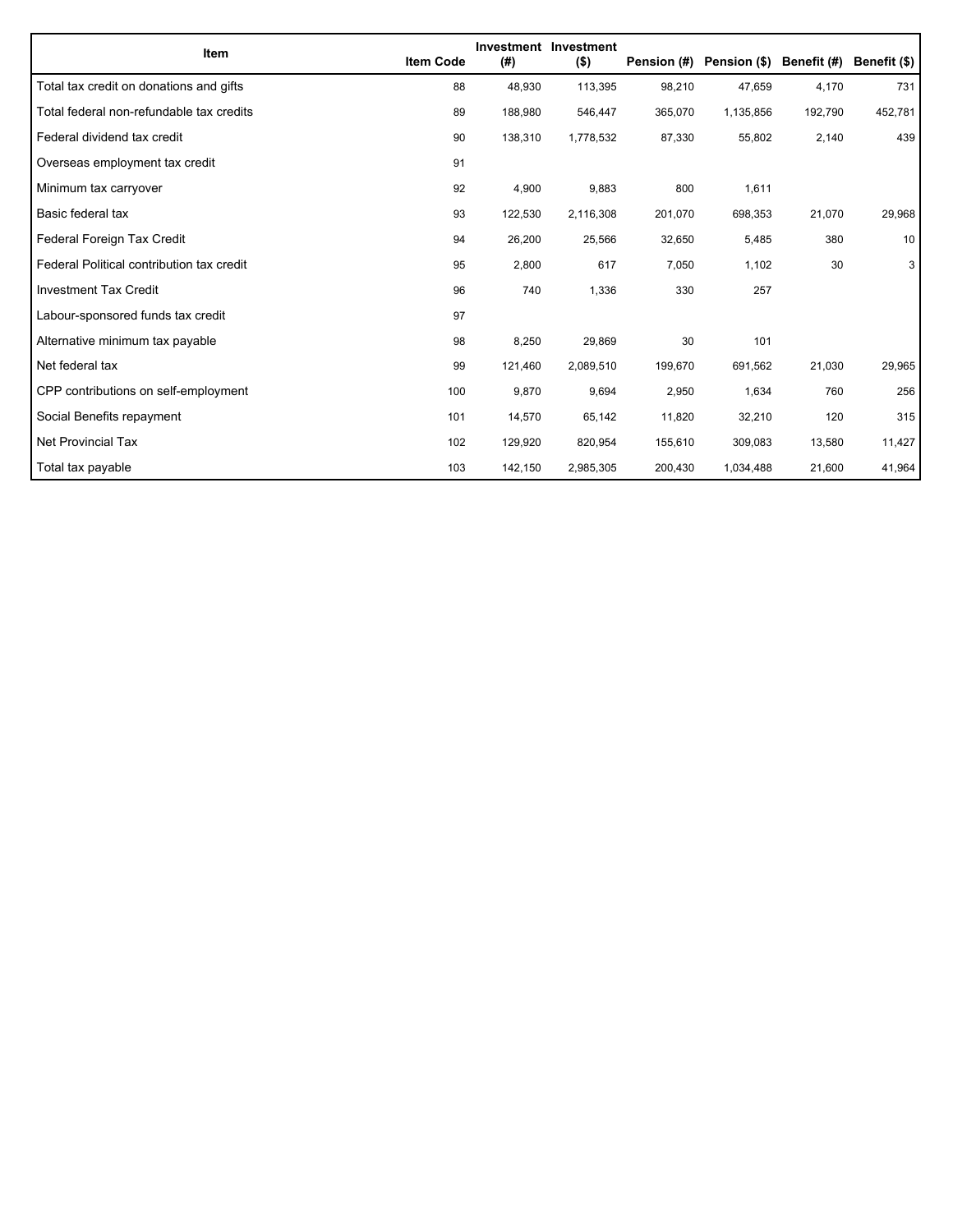| Item                                                                                        | Item Code Other (#) |        | Other (\$) |
|---------------------------------------------------------------------------------------------|---------------------|--------|------------|
| Number of taxable returns                                                                   | 1                   | 28,930 |            |
| Number of non-taxable returns                                                               | $\overline{2}$      | 37,880 |            |
| Total number of returns                                                                     | 3                   | 66,810 |            |
| Employment income                                                                           | 4                   | 21,810 | 434,550    |
| Commissions (from employment)                                                               | 5                   | 440    | 5,955      |
| Other employment income                                                                     | 6                   | 3,340  | 11,640     |
| Old Age Security pension (OASP)                                                             | 7                   | 7,090  | 32,034     |
| CPP or QPP benefits                                                                         | 8                   | 14,010 | 91,855     |
| Other pensions or superannuation                                                            | 9                   | 6,050  | 95,908     |
| Elected split-pension amount                                                                | 10                  | 1,770  | 11,187     |
| Universal Child Care Benefit (UCCB)                                                         | 11                  | 3,340  | 5,100      |
| Employment Insurance and other benefits                                                     | 12                  | 2,330  | 16,167     |
| Taxable amount of dividends from taxable Canadian corporations                              | 13                  | 12,030 | 99,523     |
| Interest and other investment income                                                        | 14                  | 17,810 | 38,881     |
| Net partnership income (Limited or non-active partners only)                                | 15                  |        |            |
| Net rental income                                                                           | 16                  | 2,140  | 4,660      |
| Taxable capital gains                                                                       | 17                  | 7,410  | 46,321     |
| Registered retirement savings plan income (RRSP)                                            | 18                  | 22,100 | 796,666    |
| Other income                                                                                | 19                  | 36,200 | 1,363,950  |
| Net business income                                                                         | 20                  | 2,710  | 10,091     |
| Net professional income                                                                     | 21                  | 370    | 2,478      |
| Net commission income                                                                       | 22                  | 380    | 1,148      |
| Net farming income                                                                          | 23                  | 670    | $-5,656$   |
| Net fishing income                                                                          | 24                  |        |            |
| Workers' compensation benefits                                                              | 25                  | 310    | 2,021      |
| Social assistance payments                                                                  | 26                  | 1,850  | 4,429      |
| Net federal supplements                                                                     | 27                  | 830    | 2,235      |
| Total income assessed                                                                       | 28                  | 52,930 | 3,163,024  |
| Registered pension plan contributions (RPP)                                                 | 29                  | 3,050  | 8,949      |
| <b>RRSP</b> deduction                                                                       | 30                  | 8,280  | 285,700    |
| Deduction for elected split-pension amount                                                  | 31                  | 1,970  | 21,112     |
| Annual union, professional, or like dues                                                    | 32                  | 4,940  | 1,622      |
| Child care expenses                                                                         | 33                  | 1,030  | 2,799      |
| <b>Business investment loss</b>                                                             | 34                  | 60     | 4,658      |
| Moving expenses                                                                             | 35                  | 400    | 1,459      |
| Support payments made                                                                       | 36                  |        |            |
| Carrying charges and interest expenses                                                      | 37                  | 7,750  | 34,428     |
| Deductions for CPP/QPP contributions on self-employment and other earnings                  | 38                  | 1,360  | 537        |
| Deductions for provincial parental insurance plan (PPIP) premiums on self-employment income | 39                  |        |            |
| Exploration and development expenses                                                        | 40                  | 370    | 5,363      |
| Other employment expenses                                                                   | 41                  | 690    | 3,258      |
| Clergy residence deduction                                                                  | 42                  | 20     | 183        |
| Other deductions                                                                            | 43                  | 1,820  | 32,764     |
| Total deductions before adjustments                                                         | 44                  | 20,120 | 409,245    |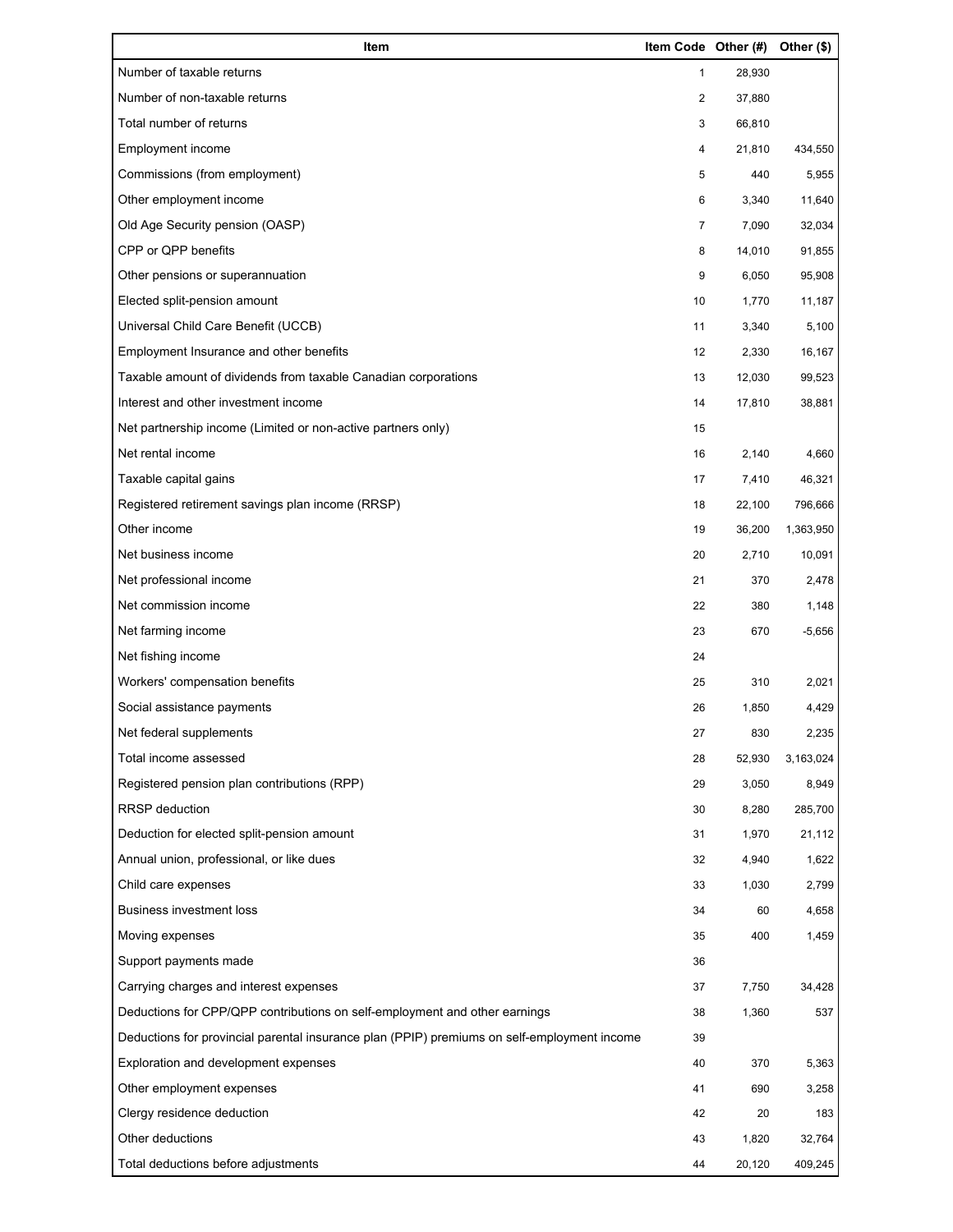| Item                                                              | Item Code Other (#) |        | Other (\$) |
|-------------------------------------------------------------------|---------------------|--------|------------|
| Social benefits repayment                                         | 45                  | 2,020  | 6,893      |
| Net income after adjustments                                      | 46                  | 52,680 | 2,749,286  |
| Canadian Forces personnel and police deduction                    | 47                  |        |            |
| Security options deductions                                       | 48                  | 140    | 5,061      |
| Other payments deductions                                         | 49                  | 2,500  | 8,623      |
| Non-capital losses of other years                                 | 50                  | 160    | 1,303      |
| Net capital losses of other years                                 | 51                  | 2,000  | 7,755      |
| Capital gains deduction                                           | 52                  | 140    | 4,294      |
| Northern residents deductions                                     | 53                  | 820    | 1,950      |
| Additional deductions                                             | 54                  | 320    | 5,273      |
| Farming/fishing losses of prior years                             | 55                  | 50     | 693        |
| Total deductions from net income                                  | 56                  | 5,800  | 35,024     |
| Taxable income assessed                                           | 57                  | 52,630 | 2,714,970  |
| Basic personal amount                                             | 58                  | 66,810 | 732,139    |
| Age amount                                                        | 59                  | 5,890  | 30,783     |
| Spouse or common-law partner amount                               | 60                  | 3,680  | 28,584     |
| Amount for eligible dependant                                     | 61                  | 2,370  | 25,108     |
| Amount for children 17 and under                                  | 62                  | 5,270  | 21,358     |
| Amount for infirm dependants age 18 or older                      | 63                  | 20     | 104        |
| CPP or QPP contributions through employment                       | 64                  | 13,100 | 11,212     |
| CPP or QPP contributions on self-employment and other earnings    | 65                  | 1,360  | 537        |
| Employment Insurance premiums                                     | 66                  | 14,750 | 4,921      |
| PPIP premiums paid                                                | 67                  |        |            |
| PPIP premiums payable on employment income                        | 68                  |        |            |
| PPIP premiums payable on self-employment income                   | 69                  |        |            |
| Volunteer firefighters' amount                                    | 70                  | 20     | 69         |
| Canada employment amount                                          | 71                  | 21,980 | 21,980     |
| Public transit amount                                             | 72                  | 4.430  | 1,502      |
| Children's fitness amount                                         | 73                  | 1,740  | 1,020      |
| Children's arts amount                                            | 74                  | 730    | 396        |
| Home buyers' amount                                               | 75                  | 120    | 515        |
| Pension income amount                                             | 76                  | 7,640  | 14,265     |
| Caregiver amount                                                  | 77                  | 250    | 997        |
| Disability amount                                                 | 78                  | 1,740  | 13,397     |
| Disability amount transferred from a dependant                    | 79                  | 370    | 3,795      |
| Interest paid on student loans                                    | 80                  | 310    | 180        |
| Tuition, education, and textbook amounts                          | 81                  | 3,920  | 27,807     |
| Tuition, education, and textbook amounts transferred from a child | 82                  | 790    | 4,082      |
| Amounts transferred from spouse or common-law partner             | 83                  | 1,950  | 9,808      |
| Medical expenses                                                  | 84                  | 8,040  | 25,621     |
| Total tax credits on personal amounts                             | 85                  | 66,810 | 147,028    |
| Allowable charitable donations and government gifts               | 86                  | 9,890  | 31,033     |
| Eligible cultural and ecological gifts                            | 87                  |        |            |
| Total tax credit on donations and gifts                           | 88                  | 9,860  | 9,063      |